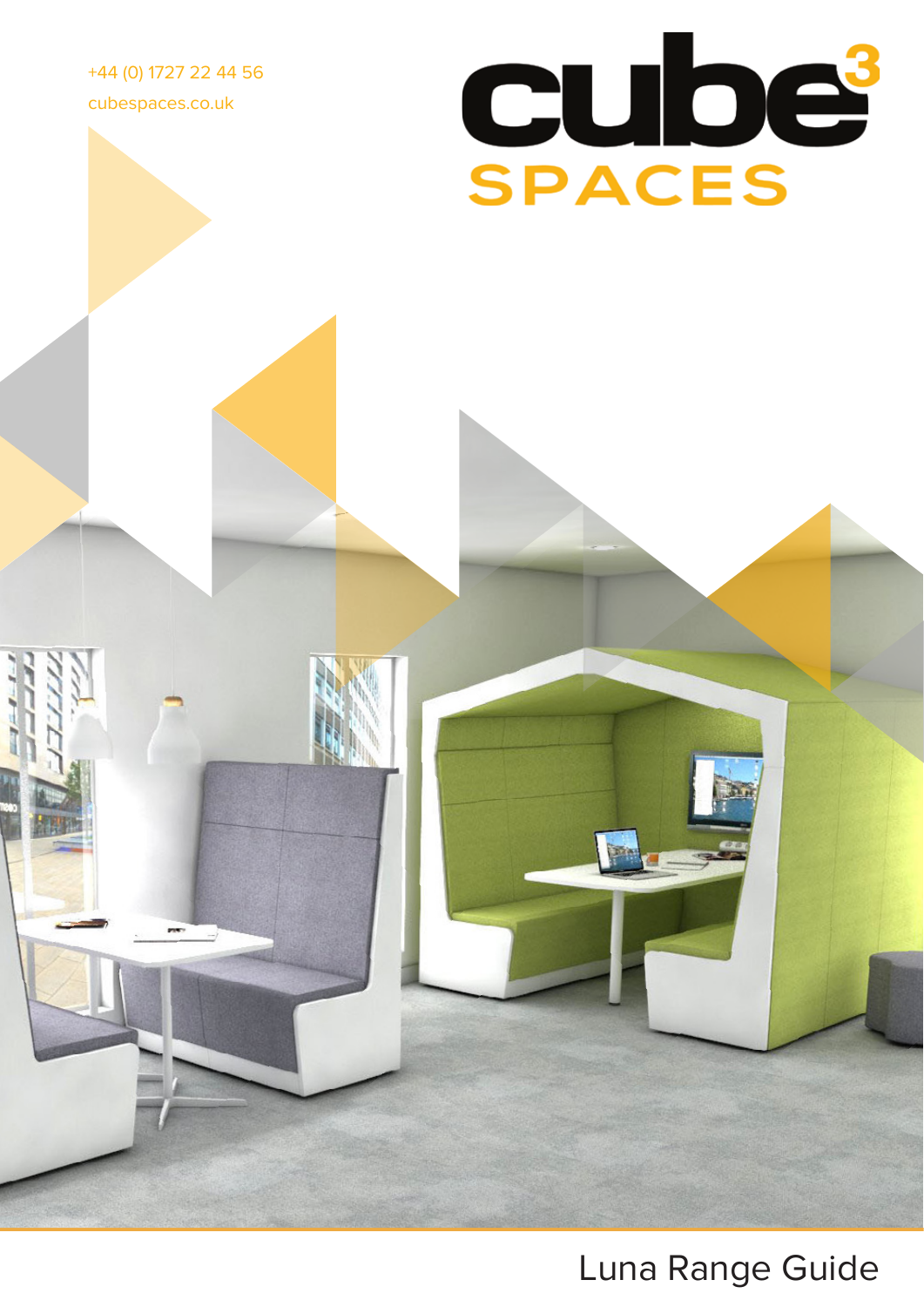

# **Luna Luna**